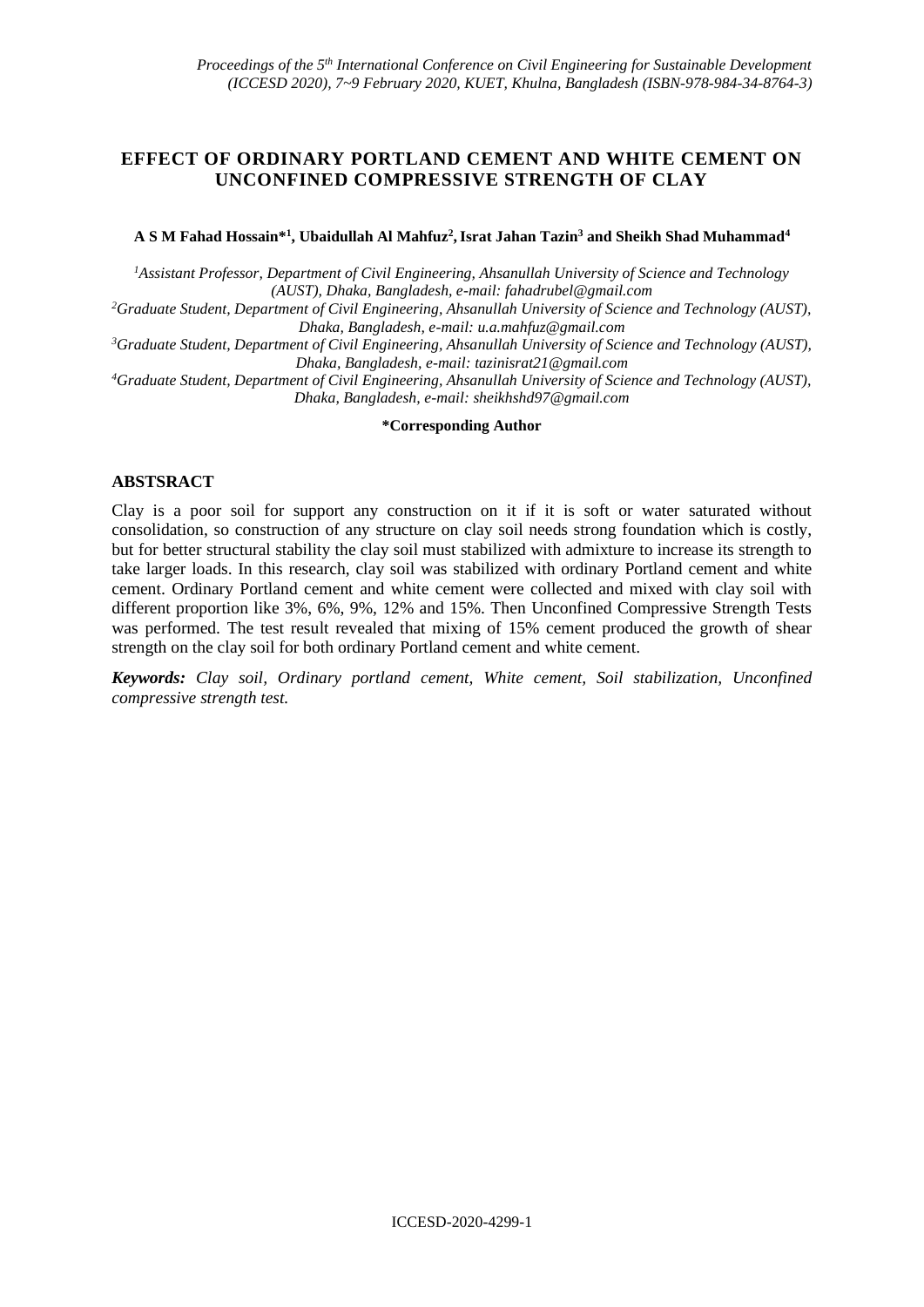*5 th International Conference on Civil Engineering for Sustainable Development (ICCESD 2020), Bangladesh*

# **1. INTRODUCTION**

Clay cannot be very easily defined in exact expressions. In general, the term "clay" denotes a natural, earthy, fine-grained material which when mixed with a limited amount of water develops plastic properties. Plasticity, as related to Soil Mechanics, is that property which allows a material to undergo rapid deformation without break, volume change, or elastic rebound. Clays exhibit [plasticity](https://en.wikipedia.org/wiki/Plasticity_(physics)) when mixed with water in certain proportions. However, when dry, clay becomes steady and when [fired](https://en.wikipedia.org/wiki/Pottery_firing) in an [oven,](https://en.wikipedia.org/wiki/Kiln) permanent physical and chemical changes occur. Clays are distinguished from other finegrained soils by differences in size and mineralogy. Cement is one of the most important building materials, is a binding agent that sets and hardens to adhere to building units such as stones, bricks, tiles, etc. [White cement](https://www.constrobazaar.com/buyer-search?City_Id=0&Country_Id=1&Location=India&Location_Id=0&State_Id=0&searchid=18ec4b3d-c4c3-820f-9775-81fa2393ceeb&searchtext=White%2520cement%2520&searchtype=ProductService) is the same as that of grey [Portland cement](https://www.constrobazaar.com/buyer-search?City_Id=0&Country_Id=1&Location=India&Location_Id=0&State_Id=0&searchid=18ec4b3d-c4c3-820f-9775-81fa2393ceeb&searchtext=White%2520cement%2520&searchtype=ProductService) but the only difference is in the color and fineness. This color of this cement is determined by its raw materials and the process of manufacture. The objective of this research was to get the improvement of clay soil by adding both ordinary Portland cement and white cement and also to observe the difference between the improvements of the clay by the two different cements.

# **2. METHODOLOGY**

Firstly, clay soil sample was collected as a Shelby tube undisturbed sample from Sreepur upazila, Gazipur, Bangladesh. Ordinary Portland cement and White cement was purchased from nearest shop of laboratory. After confirming it as a clay soil by grain size analysis test (sieve analysis and hydrometer), the soil sample were mixed with ordinary Portland cement and white cement in 3%, 6%, 9%, 12% & 15% ratio with presence of a little portion of water in five plastic molds sized by 4 inch height and 1.5 inch depth. Then it was kept in sun for drying for 5 days. After 5 days the plastic mold was removed and Unconfined Confined Compressive Strength Test was performed for the mother soil and all the cement mixed soil. Figure 1 illustrates the plastic mold and the prepared sample.



Figure 1: Clay soil mold with cement admixture

# **3. LABORATORY TEST RESULTS AND DISCUSSIONS**

From the Unconfined Compressive Strength Test it was found that the unconfined compressive strength increased a little with the increase of % of ordinary cement & white cement. But it was found that in case of ordinary cement, 3% & 6% of cement mixing with the sample showed a poor value because of lack of bonding between cement & soil. But for 9%, 12%, 15% admixture content, the compressive strength of soil improved respectively is 3.1%, 7.7% and 13.7%. Similarly for white cement mixing the value of compressive stress for 9% & 12% mixing was poor than the mother soil, it was just cracked because of not proper bonding. But for 15% content, the compressive strength of soil improved 6.6%. So from these test results it can clearly noticeable that for 15% of mixture both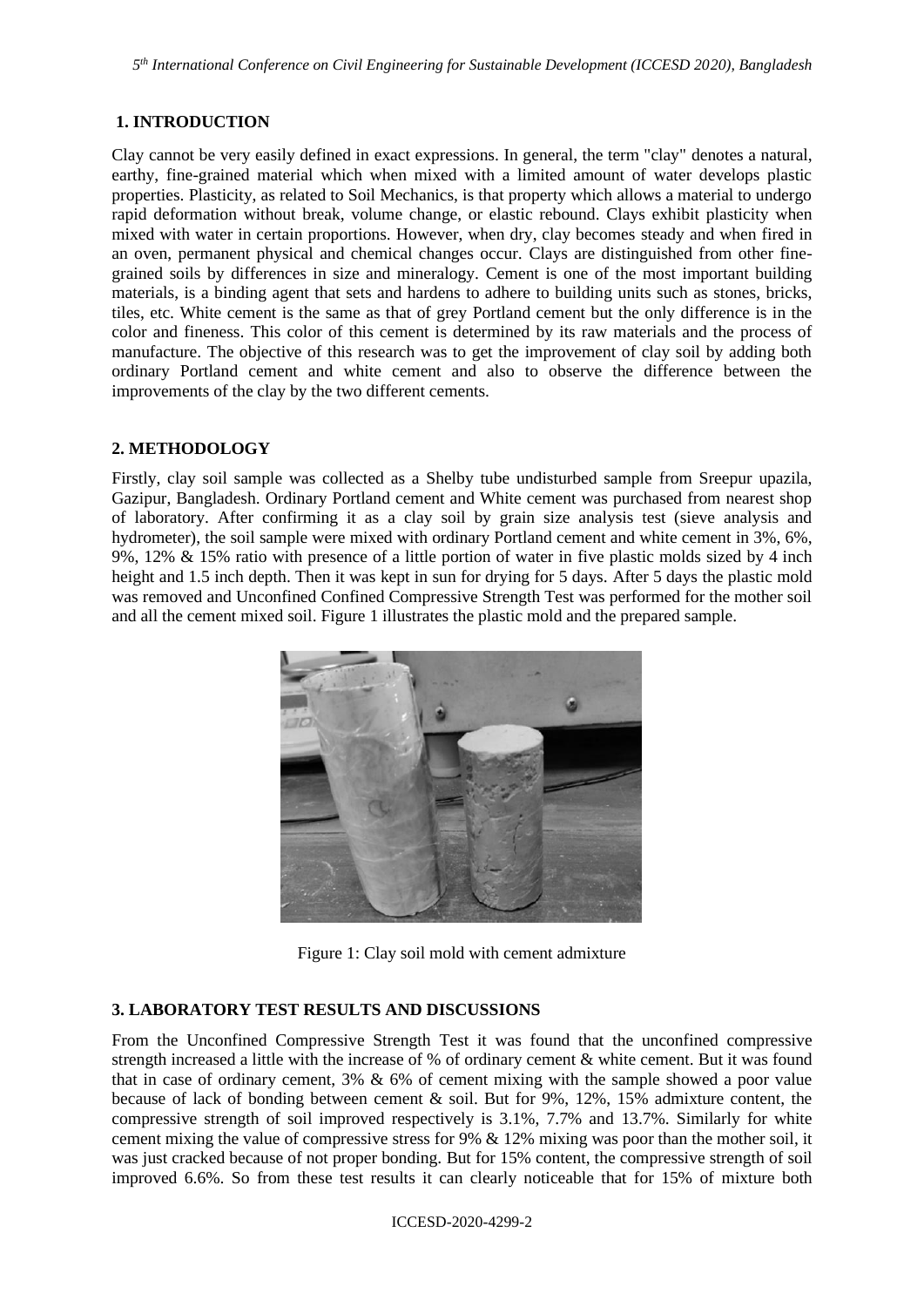ordinary cement and white cement give the ultimate strength against compression load. The unconfined compressive strengths for different soil sample mixed with two types of soil are illustrated in figure 2 and figure 3.



Figure 2: Unconfined Compressive Strength of soil mixed with Ordinary Portland Cement





Figure 3: Unconfined Compressive Strength of soil mixed with White cement

The unconfined compressive strength gains for different samples for both ordinary cement and white cement is shown comparatively in figure 4. Figure 5 illustrates the percentage of improvement of the clay soil sample for the both type of cement.



Figure 4: Unconfined Compressive Stress gained by different percentages of Ordinary Portland Cement and White Cement admixture

ICCESD-2020-4299-3